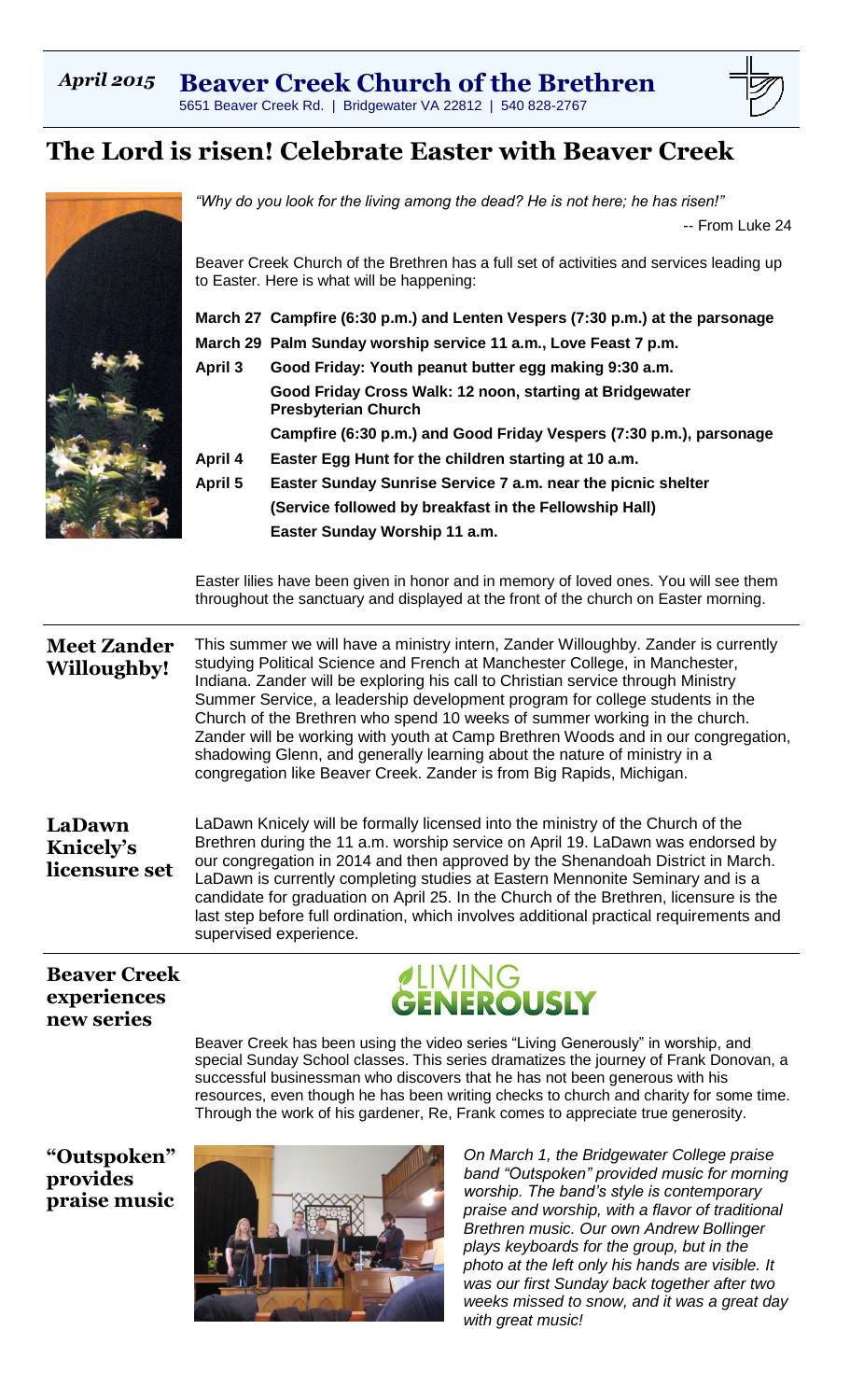## **Beaver Creek Church of the Brethren April Calendar**

| <b>Scheduled church events in March:</b><br><b>2015 APRIL</b><br>TUESDAY<br>WEDNESDAY THURSDAY<br><b>SATURDAY</b><br><b>FRIDAY</b><br><b>SUNDAY</b><br><b>MONDAY</b><br>Group<br>3<br>1<br>2<br>4<br>5<br>7<br>8<br>11<br>9<br>10<br>April 5, Easter!<br>6<br>17<br>13<br>14<br>15<br>16<br>18<br>12<br>23<br>25<br>19<br>20<br>21<br>22<br>24<br>27<br>28<br>29<br>30<br>26<br><b>Birthdays in April:</b><br><b>Corey Jarvis</b><br><b>Phil Liskey</b><br>19<br><b>Jane Cyzick</b><br>20<br><b>Will Eckard</b><br>22<br><b>Ann Healy</b><br>24 Evelyn Wall<br><b>Dana Suter</b><br>25 Mike Suter<br>15<br><b>Craig Eckard</b><br>17<br>Linda Rhodes, Shylee Rose Hoover |    |  |  |  |
|--------------------------------------------------------------------------------------------------------------------------------------------------------------------------------------------------------------------------------------------------------------------------------------------------------------------------------------------------------------------------------------------------------------------------------------------------------------------------------------------------------------------------------------------------------------------------------------------------------------------------------------------------------------------------|----|--|--|--|
| April 1, 9:30 a.m. Women's Fellowship Sunrise                                                                                                                                                                                                                                                                                                                                                                                                                                                                                                                                                                                                                            |    |  |  |  |
|                                                                                                                                                                                                                                                                                                                                                                                                                                                                                                                                                                                                                                                                          |    |  |  |  |
| April 3, 12 noon, Good Friday pilgrimage                                                                                                                                                                                                                                                                                                                                                                                                                                                                                                                                                                                                                                 |    |  |  |  |
| April 4, 10 a.m., Easter egg hunt                                                                                                                                                                                                                                                                                                                                                                                                                                                                                                                                                                                                                                        |    |  |  |  |
|                                                                                                                                                                                                                                                                                                                                                                                                                                                                                                                                                                                                                                                                          |    |  |  |  |
| 7 a.m., Sunrise Service followed by breakfast                                                                                                                                                                                                                                                                                                                                                                                                                                                                                                                                                                                                                            |    |  |  |  |
| 9:45 a.m., Sunday School                                                                                                                                                                                                                                                                                                                                                                                                                                                                                                                                                                                                                                                 |    |  |  |  |
| 11 a.m., Easter morning worship<br>April 7, 7 p.m., Women's Fellowship Sunset Group<br>April 14, 10 a.m., Mixed Bible study                                                                                                                                                                                                                                                                                                                                                                                                                                                                                                                                              |    |  |  |  |
|                                                                                                                                                                                                                                                                                                                                                                                                                                                                                                                                                                                                                                                                          |    |  |  |  |
|                                                                                                                                                                                                                                                                                                                                                                                                                                                                                                                                                                                                                                                                          |    |  |  |  |
| April 16, 7 p.m., Leadership Team<br>April 19, monthly newsletter deadline                                                                                                                                                                                                                                                                                                                                                                                                                                                                                                                                                                                               |    |  |  |  |
|                                                                                                                                                                                                                                                                                                                                                                                                                                                                                                                                                                                                                                                                          |    |  |  |  |
| April 19, All Church Birthday Party after worship<br>April 28, 10 a.m., Mixed Bible study                                                                                                                                                                                                                                                                                                                                                                                                                                                                                                                                                                                |    |  |  |  |
|                                                                                                                                                                                                                                                                                                                                                                                                                                                                                                                                                                                                                                                                          |    |  |  |  |
|                                                                                                                                                                                                                                                                                                                                                                                                                                                                                                                                                                                                                                                                          |    |  |  |  |
| <b>Blake Suter, Jacob Liskey</b>                                                                                                                                                                                                                                                                                                                                                                                                                                                                                                                                                                                                                                         |    |  |  |  |
|                                                                                                                                                                                                                                                                                                                                                                                                                                                                                                                                                                                                                                                                          |    |  |  |  |
| <b>Micah Berry, Winnie Wilfong</b>                                                                                                                                                                                                                                                                                                                                                                                                                                                                                                                                                                                                                                       |    |  |  |  |
|                                                                                                                                                                                                                                                                                                                                                                                                                                                                                                                                                                                                                                                                          |    |  |  |  |
|                                                                                                                                                                                                                                                                                                                                                                                                                                                                                                                                                                                                                                                                          |    |  |  |  |
| 28 Bill Eckard, Tom Wilfong                                                                                                                                                                                                                                                                                                                                                                                                                                                                                                                                                                                                                                              |    |  |  |  |
|                                                                                                                                                                                                                                                                                                                                                                                                                                                                                                                                                                                                                                                                          |    |  |  |  |
|                                                                                                                                                                                                                                                                                                                                                                                                                                                                                                                                                                                                                                                                          | 18 |  |  |  |

#### **Beaver Creek Church of the Brethren Leadership Team Meeting February 19, 2015**

Present: Evy Kaye Sandin, Bill Wood, Jane Cyzick, Candy Hulvey, Sean Dunn, Deborah Hoover, Bill Eckard, Theresa Eckard, Charles Wright. Ex-officio: Glenn Bollinger – Pastor, Donna Miller – Treasurer, Dana Suter – Church Clerk. Absent: Jeanette Hess.

Evy Kaye called the meeting to order at 7:01 pm. Evy Kaye led the group in devotions and a prayer. The Treasurer's report and a copy of the minutes from last month's meeting were distributed and approved. The master calendar was updated.

### **Focus Team Reports**

**Facilities**: Bill Eckard reported that 3 pews have been refurbished and replaced. Two more are being repaired now and there are 2 more that are ready to be transported. The trees on the church property have been trimmed and the toilet in the ladies restroom has been repaired. Bill reported that Tom Wilfong took care of the snow removal recently but Tom is not interested in continuing in this effort. The Facilities Team reported that the rate to pay someone is \$40 - \$65/hour. Bill reported that Michael Wenger is interested in the job and funds will need to be budgeted next year in the lawn care line item. The funds will be taken out of maintenance line item at the present time. Outreach and Missions: No report.

**Worship**: Candy Hulvey reported that the First Sunday Offering for April will be collected on the second Sunday due to the first Sunday being Easter. Stafford Frederick has been retained as the speaker for the Spiritual Renewal in September. Stafford Frederick is originally from Trinidad and is presently serving as pastor of the Summerdean COB in Roanoke.

**Fellowship**: Deborah Hoover reported that the Progressive Hearts Party was held last weekend with a great turnout. The Fellowship Team will be planning the next event in April.

### **Ministry**: No report.

**Christian Education**: Jane Cyzick reported that her team is working on developing a Youth Advisory Team. They have Vacation Bible School details in order and some new shelving will be placed in the library soon. The Christian Education Team is in the process of reviewing the Bible Study surveys.

**Finance**: Charles Wright will give report under Audit.

**Deacons**: Donna Miller reported that Love Feast will be held on March 29.

Pastor's Report: Glenn report that he will be flying to Chicago on Friday, Feb. 20 and returning on Saturday night (weather permitting). He is attending a meeting there as one of two advisors on the National Youth Cabinet. The Living Generously Series will begin this Sunday during the worship hour and continue for the next 5 weeks during the Sunday School hour. Glenn reminded everyone to check on our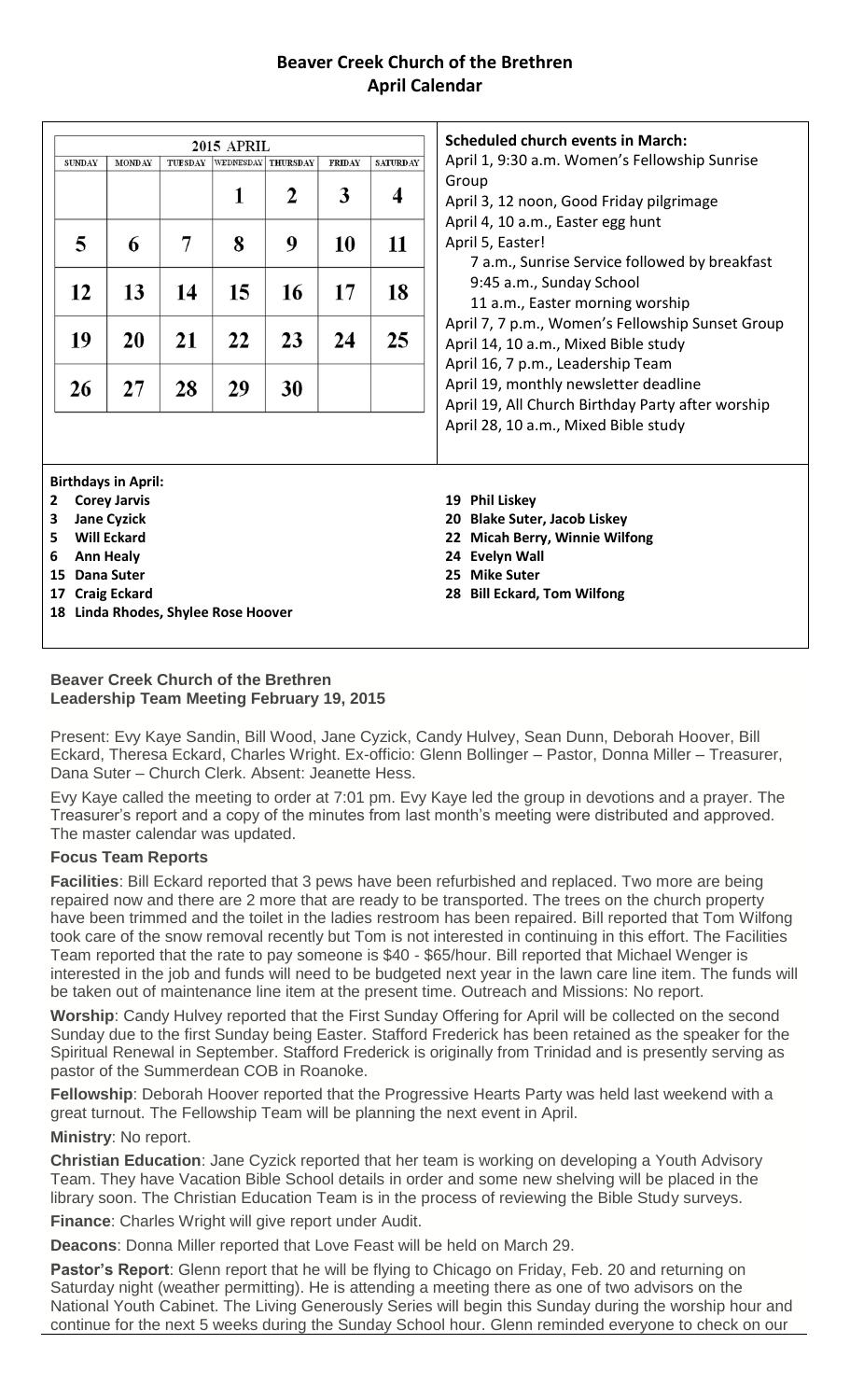shut-ins during the extreme weather we have been experiencing. The Summer Ministry Service Intern has cleared the first hurdle. Glenn reported that he has talked with a young man from Michigan. He is waiting to hear back from him as to his interest in coming to Virginia and serving as our summer intern. At that time, housing, food, and transportation needs will have to be addressed.

**Unfinished Business**: There was no report on the Polity update or the Leadership/Focus Teams Assessment. The Leadership Team approved handing out the Congregational Assessment on Sunday, March 1.

**Audit**: Charles Wright reported that the Finance Team has looked at the cost and the different types of audits that are available as requested by the Leadership Team. They talked with Glenna Wampler – accountant at Bridgewater COB, Dan Martin - P. B. Mares, Sandy Kinzi – District Office, Sadie Begoon – Audit Manager, and Kirk Knott – Advantage Solutions. A full audit for an average size organization is about \$4,000. Charles reported the other types of audits that are available: 1. Review- which is not a full audit which costs approximately \$2,500. 2. Agreed Upon Procedures – A CPA meets with all the financial leaders of the organization to review all the accounts. This review costs approximately \$3,500. 3. Financial Consulting – consists of working with and accountant on an hourly basis at a cost of \$80 - \$150/hour. Most of these audits are done during the summer to avoid busy tax season. Charles reported that the Finance Team has budgeted \$500 a year beginning in 2013 for the purpose of an external audit and there is now \$1,000 available. In light of all the research of the Finance Team, they recommend continuing to accumulate funds in the budget line until appropriate funds are available to obtain an external audit of the financial procedures. If the Leadership Team feels this is not soon enough, funds will need to be appropriated from elsewhere. The recommendation was approved. A motion was made by Sean Dunn to get the Finance Team to employ a CPA for financial consulting at the hourly rate to establish a relationship and lay the groundwork for a future external audit. Bill Eckard seconded the motion and it was passed.

#### **New Business**: None.

Evy Kaye led the group in a prayer and the meeting was adjourned at 8:23 pm. The next Leadership Team meeting is March 19, 2015 at 7:00 pm.

Respectfully Submitted by Dana Suter, Church Clerk

## **A Second Touch**

*Submitted by Evy Kaye Sandin, from* Today's Devotion *by Mike MacIntosh*

Sometimes we need a second touch from Jesus –

*Then He came to Bethsaida; and they brought a blind man to Him, and begged Him to touch him. So He took the blind man by the hand and led him out of the town. And when He had spit on his eyes and put His hands on him, He asked him if he saw anything. And he looked up and said, "I see men like trees, walking." Then He put His hands on his eyes again and made him look up. And he was restored and saw everyone clearly.* Mark 8:22-25

"Do you see anything?" After spitting on a blind man's eyes, Jesus placed His hands on the man and asked him this telling question. It's a strange scenario, isn't it? Would you or I ever think to spit on someone's eyes to heal them? Just as we saw in Mark 7:32, Jesus uses ordinary means to make supernatural things happen. But the man's vision was not yet fully restored. "I see men like trees, walking," he told Jesus. His vision was blurred and all he could see were shadows of unclear images. Verse 25 says Jesus once again put His hands on the man and his sight was fully restored. The man needed a second touch from Jesus.

Sometimes, as followers of Jesus Christ, we need a second touch from Jesus. We sometimes lose sight of God's will in our lives. Maybe family or financial stresses steal our attention, or we get tired of "church" because someone offended us. Maybe a past failure has caused our vision to become blurry, or our pride is blinding us altogether. When you look to the Lord, do you see anything? Are His ways clear to you? Do you understand His purpose for your life, and see His guidance of your every step? Or do you only see the junk that's on nearly every magazine, billboard, DVD, and television show? Are you blinded by the materialism and pornography that causes you to stumble in your faith? Today, wherever you are and whatever you are experiencing, Jesus is willing to touch your life... maybe for the second (or third or fourth or fiftieth) time. You see, Jesus never gives up on you.

Maybe today you need a second touch from the Master. Not only is He right there asking if you can see -- He is also ready to heal your wounds and make you whole. If so, just pray right where you are and simply ask Him to heal you. He loves you so much and wants to bless you abundantly.